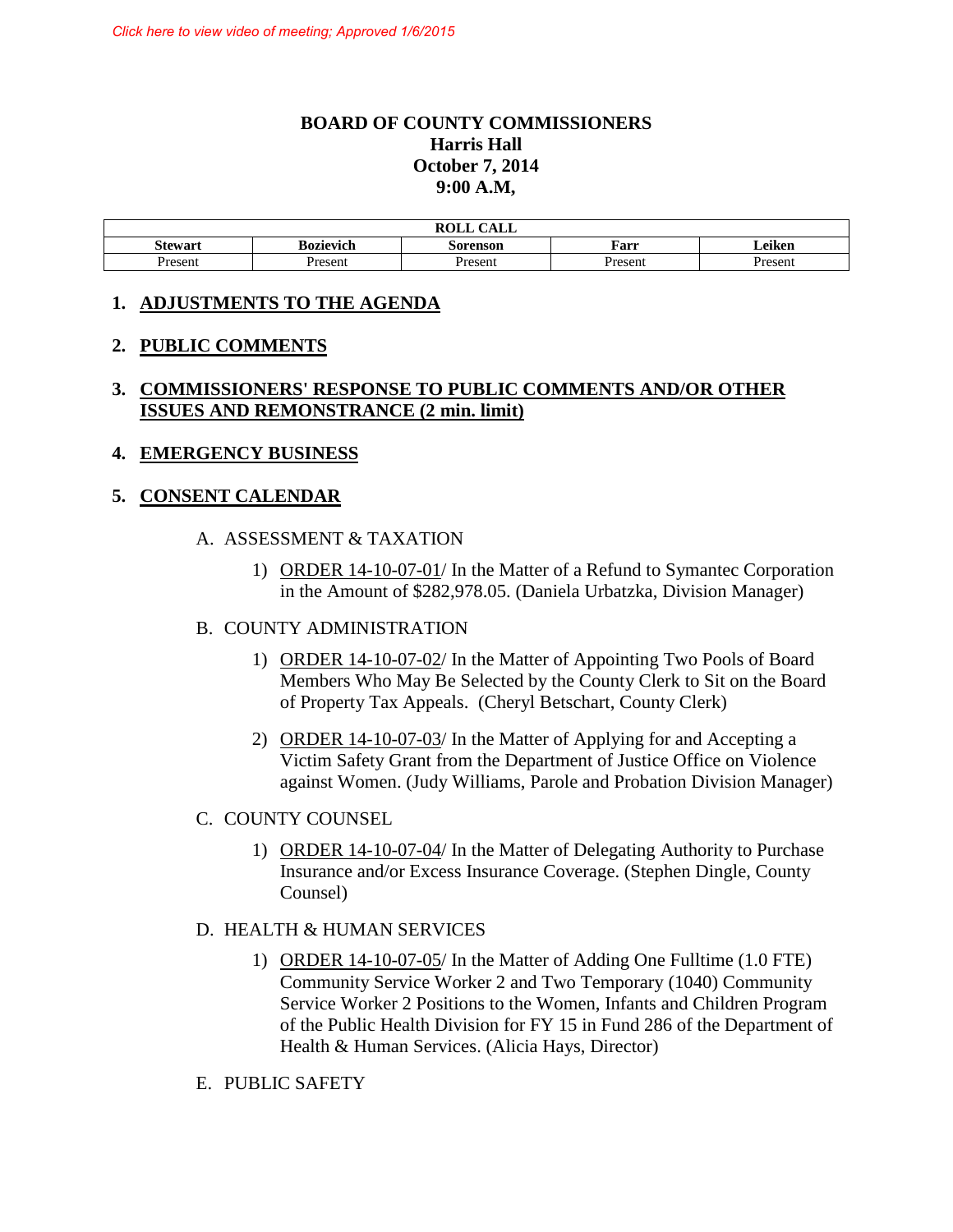1) ORDER 14-10-07-06/ In the Matter of Accepting a Grant Award from the Department of Justice in the Amount of \$249,762 to Provide Mental Health Services for Participants in the Lane County Veterans Treatment Courts and Delegate Authority to the County Administrator to Sign Contract Documents. (Sheriff Turner)

| <b>MOTION: Stewart</b>           |      |
|----------------------------------|------|
| <b>SECOND: Bozievich</b>         |      |
| VOTE                             |      |
| <b>Name</b>                      | Vote |
| <b>Commissioner Faye Stewart</b> | YES. |
| Commissioner Jay Bozievich       | YES. |
| Commissioner Peter Sorenson      | YES. |
| Commissioner Pat Farr            | YES. |
| Commissioner Sid Leiken          | YES. |

# **6. COUNTY COUNSEL**

- A. Announcements
- B. FIRST READING AND SETTING SECOND READING AND PUBLIC HEARING/ORDINANCE 14-14/ In the Matter of Establishing a Tax on the Sale of Marijuana and Marijuana-Infused Products in Lane County. (Second Reading and Public Hearing 10/27/14) (Stephen Dingle, County Counsel, Sara Chinske, Management Analyst) (estimated 20 minutes)

| <b>MOTION:</b> Choose an item.<br><b>SECOND:</b> Choose an item.<br>VOTE |                 | <b>COMMENTS:</b> No motion |
|--------------------------------------------------------------------------|-----------------|----------------------------|
| <b>Name</b>                                                              | Vote            |                            |
| Commissioner Faye Stewart                                                | Choose an item. |                            |
| Commissioner Jay Bozievich                                               | Choose an item. |                            |
| <b>Commissioner Peter Sorenson</b>                                       | Choose an item. |                            |
| <b>Commissioner Pat Farr</b>                                             | Choose an item. |                            |
| Commissioner Sid Leiken                                                  | Choose an item. |                            |

C. FIRST READING AND SETTING SECOND READING AND PUBLIC HEARING/ORDINANCE 14-16/ In the Matter of Establishing a Tax on the Sale of Marijuana and Marijuana-Infused Products in Lane County (Relating to Measure 91). (Stephen Dingle, County Counsel, Sara Chinske, Management Analyst) (estimated 20 minutes)

| <b>MOTION: Bozievich</b> | <b>COMMENTS: Motion for second</b><br>reading and public hearing set for<br>10/21 |
|--------------------------|-----------------------------------------------------------------------------------|
| <b>SECOND: Stewart</b>   |                                                                                   |
| VOTE                     |                                                                                   |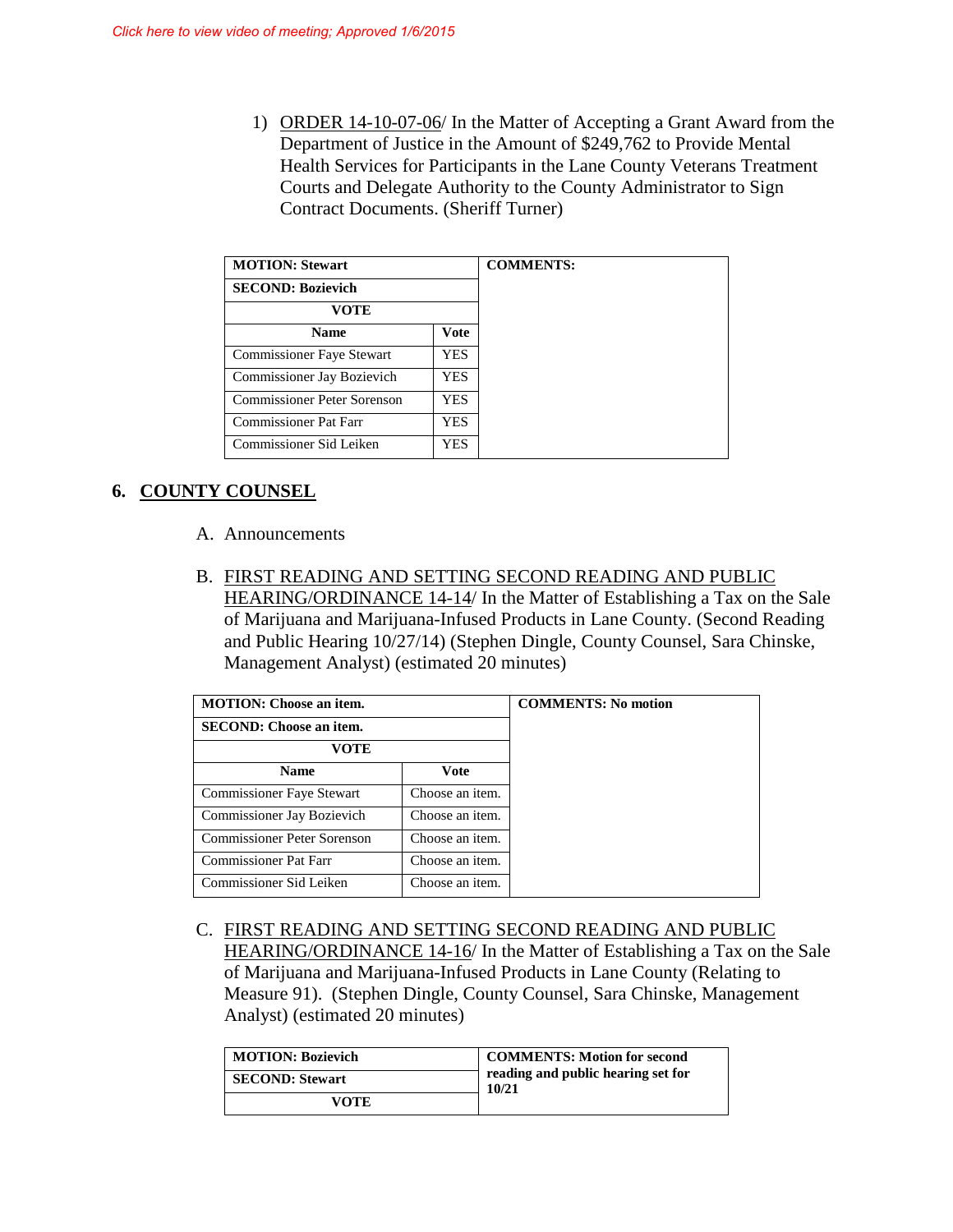| <b>Name</b>                        | Vote |
|------------------------------------|------|
| <b>Commissioner Faye Stewart</b>   | YES  |
| <b>Commissioner Jay Bozievich</b>  | YES  |
| <b>Commissioner Peter Sorenson</b> | NO   |
| <b>Commissioner Pat Farr</b>       | YES  |
| Commissioner Sid Leiken            | YES  |

# **7. COUNTY ADMINISTRATION**

- A. Announcements
- B. ORDER 14-10-07-07/ In the Matter of Appointing Members to the Temporary Internal Audit Committee. (Howard Schussler) (estimated 20 minutes)

| <b>MOTION: Stewart</b>             |      |  |
|------------------------------------|------|--|
| <b>SECOND: Sorenson</b>            |      |  |
| VOTE                               |      |  |
| <b>Name</b>                        | Vote |  |
| <b>Commissioner Faye Stewart</b>   | YES  |  |
| Commissioner Jay Bozievich         | YES  |  |
| <b>Commissioner Peter Sorenson</b> | YES. |  |
| Commissioner Pat Farr              | YES  |  |
| Commissioner Sid Leiken            | YES  |  |

## **8. COMMISSIONERS' BUSINESS**

- A. Announcements
- B. Agenda Team Requests / Work Session Requests

## **9. EXECUTIVE SESSION as per ORS 192.660**

(BCC Conference Room)

## **10. OTHER BUSINESS**

#### **Recess**

**TUESDAY, OCTOBER 07, 2014 – REGULAR MEETING (cont'd)** (1:30 p.m.) (Harris Hall)

# **11. PUBLIC WORKS**

A. SECOND READING AND PUBLIC HEARING/ORDINANCE 14-08/ In the Matter of Amending Chapter 16 of Lane Code to Add and Revise Definitions and Provisions to be Consistent with Oregon Revised Statutes and Oregon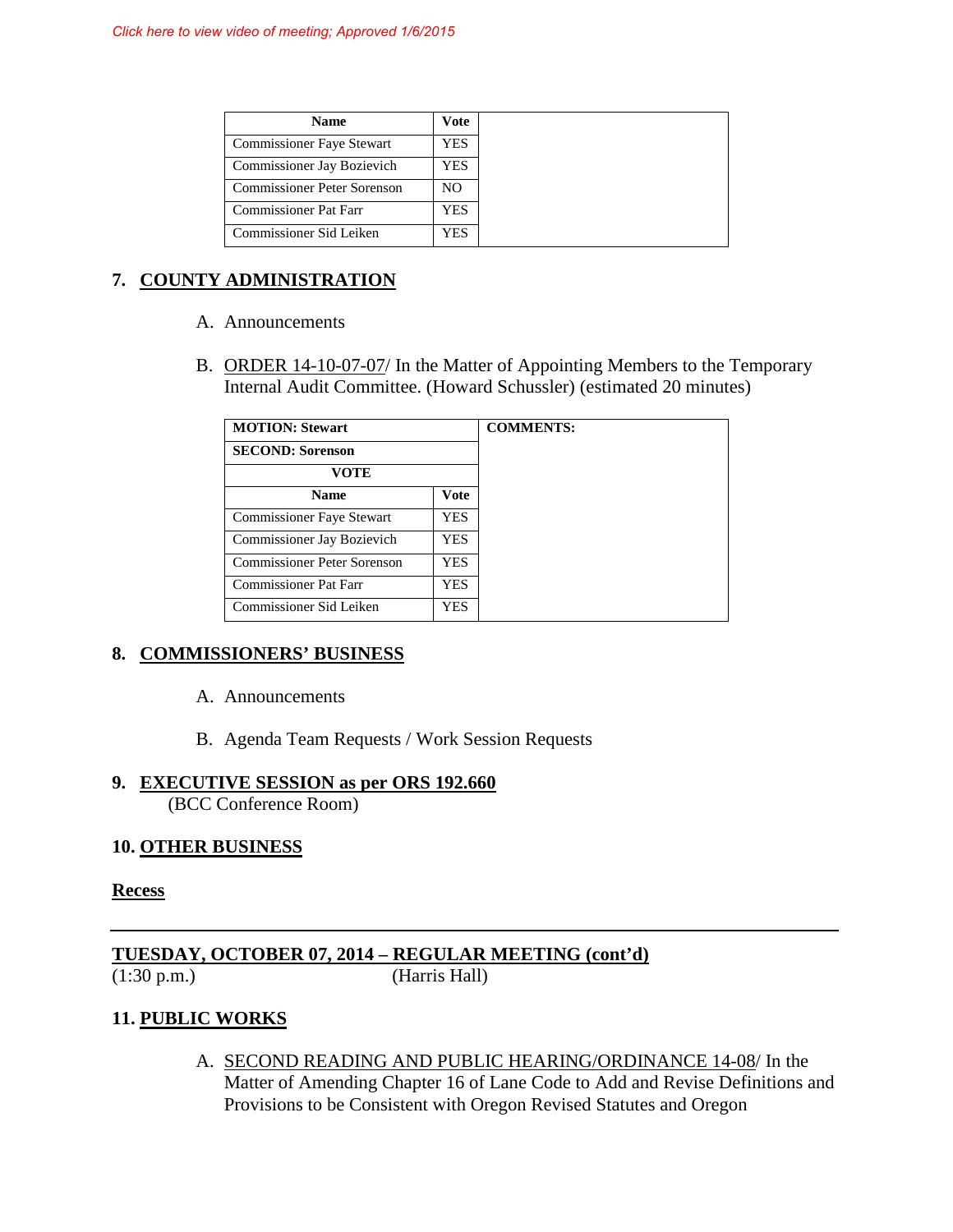Administrative Rules and to Make Certain Correction and Clarification Revisions (LC 16.090, 16.210, 16.211, 16.212, 16.244, 16.251, 16.290) (File No. 509-PA14- 05053) (PM & NBA 9/24/14) (Lindsey Eichner, Associate Planner)

| <b>MOTION: Stewart</b>             |            | <b>COMMENTS:</b> |
|------------------------------------|------------|------------------|
| <b>SECOND: Bozievich</b>           |            |                  |
| VOTE                               |            |                  |
| <b>Name</b>                        | Vote       |                  |
| <b>Commissioner Faye Stewart</b>   | <b>YES</b> |                  |
| Commissioner Jay Bozievich         | YES        |                  |
| <b>Commissioner Peter Sorenson</b> | NO.        |                  |
| Commissioner Pat Farr              | YES        |                  |
| Commissioner Sid Leiken            | YES.       |                  |

C. SECOND READING AND PUBLIC HEARING/ORDINANCE 14-09/ In the Matter of Amending Chapters 13, 14, and 16 of Lane Code to Add and Revise Definitions and Provisions to Make Certain Corrections and Clarification Revisions (LC 13.450, 14.600, 14.700, 16.090, 16.210, 16.211, 16.212, 16.216, 16.290, 16.292) (File No. 509-PA14-05054) (PM & NBA 9/24/14) (Lindsey Eichner, Associate Planner) (estimated 60 minutes)

| <b>MOTION: Stewart</b>           |             | <b>COMMENTS: Continued public</b><br>hearing and third reading set for<br>10/21/14 1:30 p.m. Time Certain |
|----------------------------------|-------------|-----------------------------------------------------------------------------------------------------------|
| <b>SECOND: Bozievich</b>         |             |                                                                                                           |
| VOTE                             |             |                                                                                                           |
| <b>Name</b>                      | <b>Vote</b> |                                                                                                           |
| <b>Commissioner Faye Stewart</b> | YES.        |                                                                                                           |
| Commissioner Jay Bozievich       | YES.        |                                                                                                           |
| Commissioner Peter Sorenson      | <b>YES</b>  |                                                                                                           |
| <b>Commissioner Pat Farr</b>     | YES.        |                                                                                                           |
| Commissioner Sid Leiken          | YES.        |                                                                                                           |

D. FIRST READING AND SETTING SECOND READING AND PUBLIC HEARING/ORDINANCE No. PA 1309/ In the Matter of Amending the Glenwood Refinement Plan (Phase 1) Transportation Chapter Text and Figures to Adjust the Franklin Boulevard Project Concept Currently in the Plan to Match the Proposed Project Draft Design So That it is Generally Centered Along the Existing Franklin Boulevard Centerline; the Project Envelope to Extend Five Feet to the North and Five Feet to the South of the Proposed Draft Design; and the Springfield Development Code, Appendix 3, Glenwood Refinement Plan Policies and Implementation Strategies – Phase 1, and Adopting a Severability Clause (Springfield File Nos. TYP414-00002 & TYP414-00004, Lane County File No. 509-PA14-05471) (Second Reading and Public Hearing 10/27/14) (Keir Miller, Senior Planner) (estimated 5 minutes)

| COMMENTS: Second Reading and |
|------------------------------|
|                              |